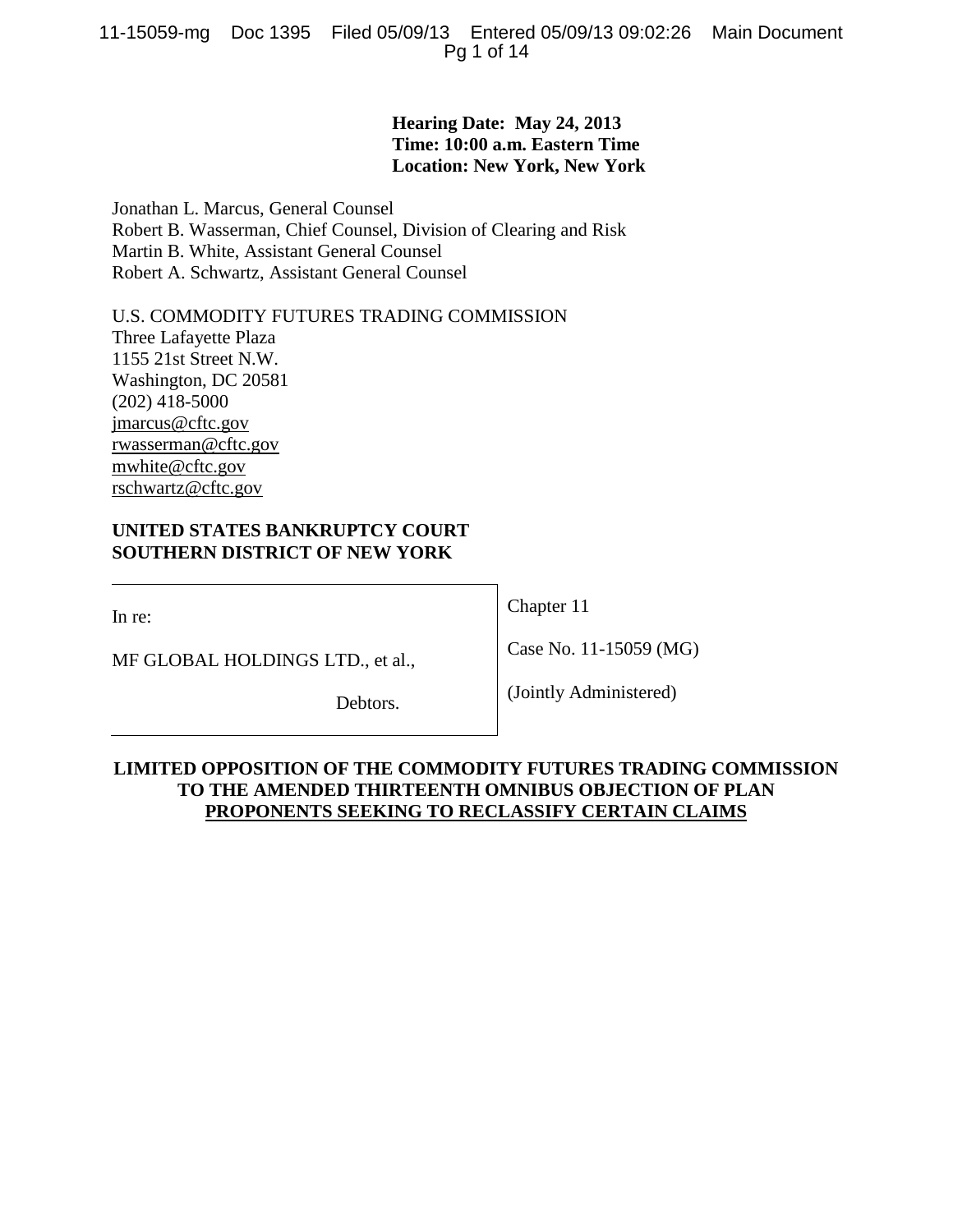# **TABLE OF CONTENTS**

<span id="page-1-1"></span><span id="page-1-0"></span>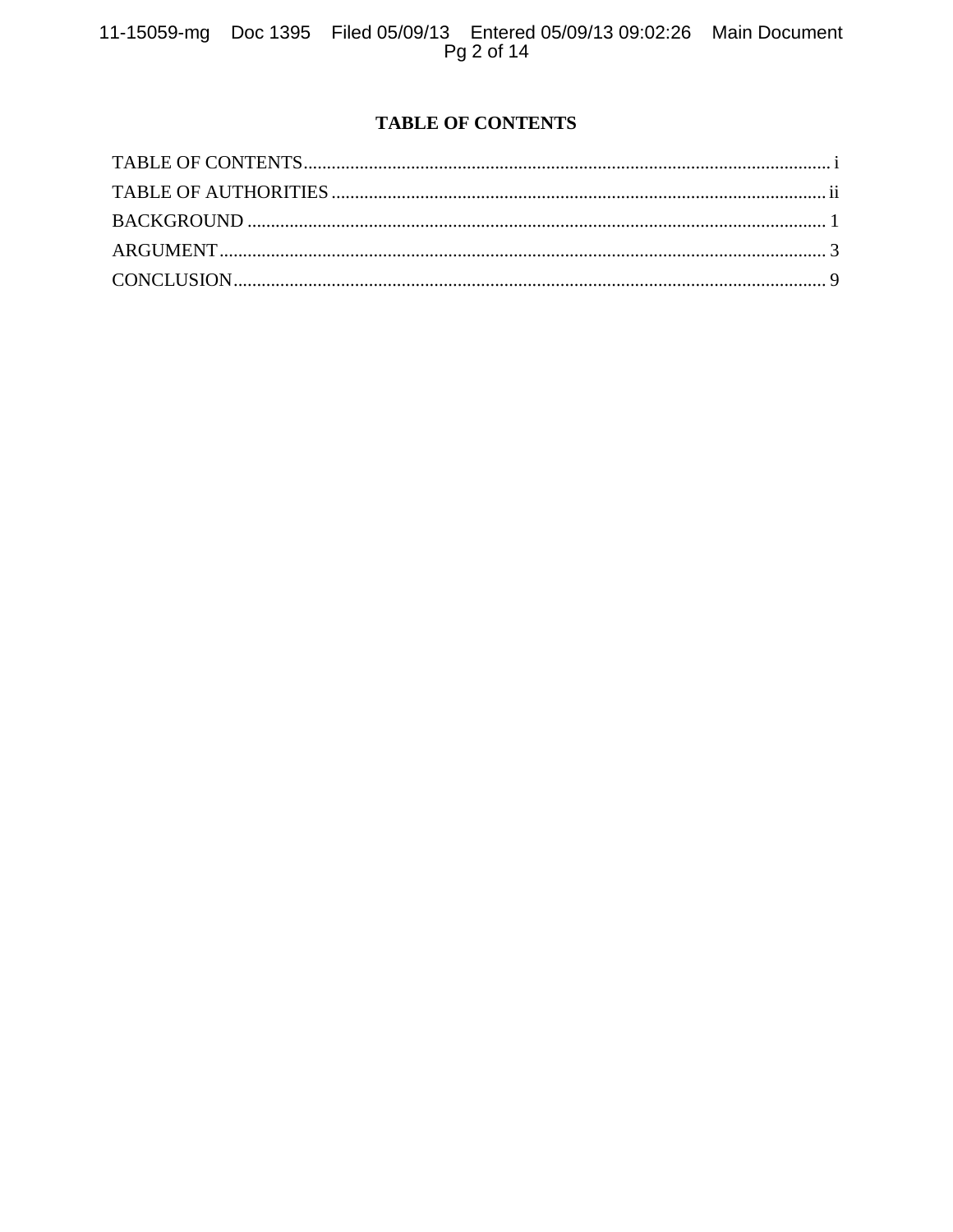# **TABLE OF AUTHORITIES**

## **Cases**

| CFTC v. British Am. Commodity Options Corp., 788 F.2d 92 (2d Cir. 1986)  5, 8          |
|----------------------------------------------------------------------------------------|
| CFTC v. Wilshire Investment Management Corp., 531 F.3d 1339 (11th Cir. 2008) 8         |
|                                                                                        |
|                                                                                        |
|                                                                                        |
| In re Schultz Broadway Inn, Ltd., 89 B.R. 43 (Bankr. W.D. Mo. 1988),                   |
|                                                                                        |
|                                                                                        |
|                                                                                        |
|                                                                                        |
|                                                                                        |
|                                                                                        |
|                                                                                        |
|                                                                                        |
|                                                                                        |
|                                                                                        |
| Texas American Oil Corp. v. U.S. Department of Energy, 44 F.3d 1557 (Fed. Cir. 1995) 7 |
| United States ex rel. Thistlethwaite v. Dowty Woodville Polymer, Ltd.,                 |
| <b>Statutes</b>                                                                        |
|                                                                                        |
|                                                                                        |
|                                                                                        |
|                                                                                        |
|                                                                                        |
|                                                                                        |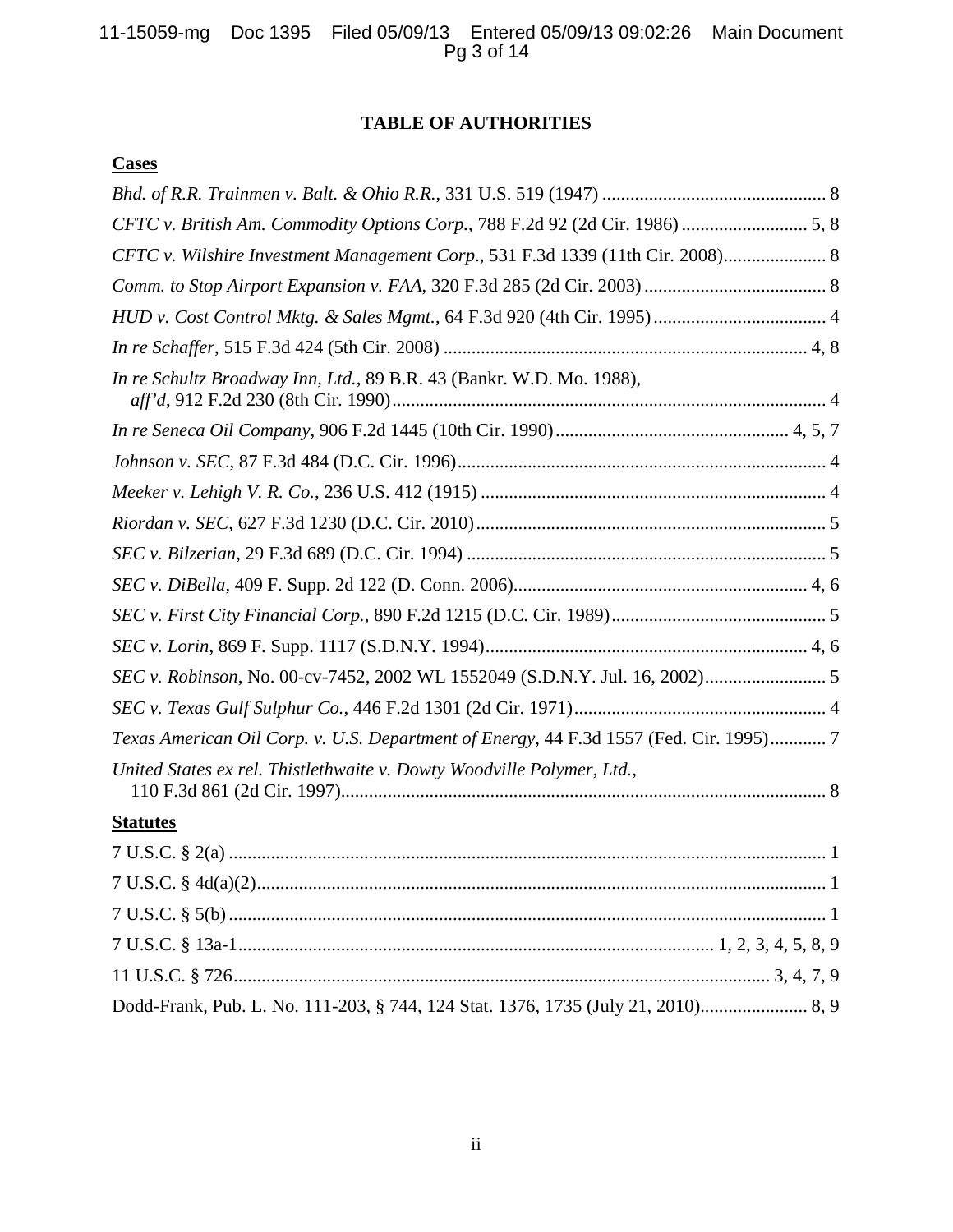## 11-15059-mg Doc 1395 Filed 05/09/13 Entered 05/09/13 09:02:26 Main Document Pg 4 of 14

The Commodity Futures Trading Commission ("CFTC" or "Commission") opposes the *Amended Thirteenth Omnibus Objection of Plan Proponents Seeking to Reclassify Certain Claims* ("Amended Objection") (ECF Doc. 1317) to the extent the Amended Objection seeks to subordinate the CFTC's contingent equitable claims for disgorgement or restitution on behalf of injured MF Global, Inc., commodity customers. As explained below, the Bankruptcy Code provides for subordination of any fine, penalty, or forfeiture. It does not allow subordination of non-punitive claims for restitution or disgorgement. Thus, the Amended Objection should be overruled in part.

#### **BACKGROUND**

<span id="page-3-0"></span>1. The Commodity Exchange Act ("CEA" or the "Act") charges the CFTC with, among other things, protecting commodity-market participants from fraudulent or other abusive practices and misuses of customer assets. 7 U.S.C. § 5(b). The CEA provides that a futures commission merchant (FCM) must segregate and separately account for all customer property that the FCM receives to margin, guarantee, or secure a commodity transaction. *Id*. § 4d(a)(2). The Act also provides that a principal is liable for its agent's violations of the Act. *Id*.  $\S 2(a)(1)(B)$ . Section 6c of the Act states that "[w]henever it shall appear to the Commission that any" person, including any entity, "has engaged, is engaging, or is about to engage in any" violation of the CEA or any CFTC regulation, the "Commission may bring an action in the proper district court of the United States." *Id*. § 13a-1(a).

2. The Act specifies several remedies the Commission may pursue and that a court may grant to redress such violations. The Commission may obtain:

- (i) a "permanent or temporary injunction or restraining order," *id*. § 13a-1(b);
- (ii) "writs of mandamus," *id*.  $\S$  13a-1(c);
- (iii) "a civil penalty," *id*. §  $13a-1(d)(1)(A)-(B)$ ;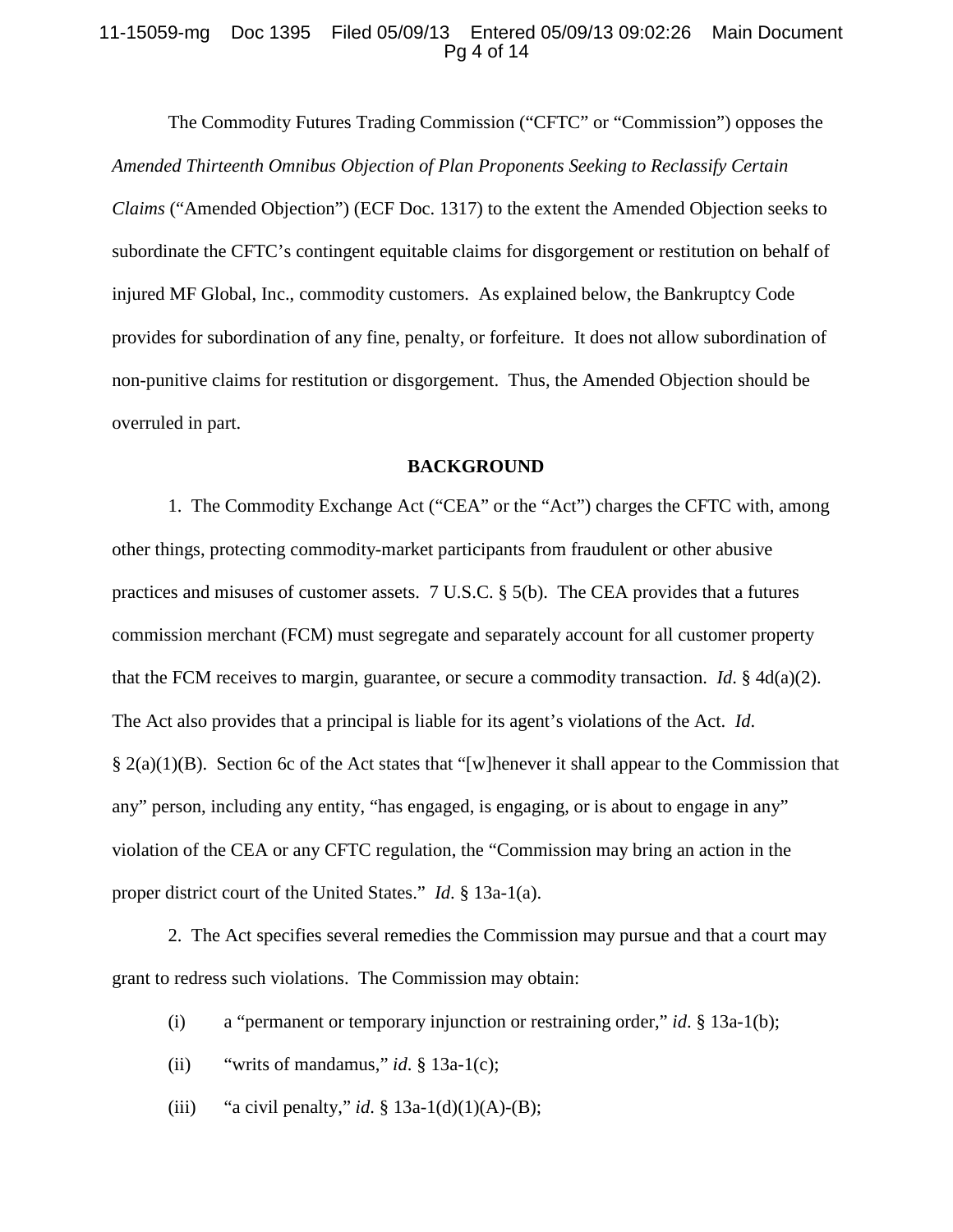## 11-15059-mg Doc 1395 Filed 05/09/13 Entered 05/09/13 09:02:26 Main Document Pg 5 of 14

- (iv) "restitution to persons who have sustained losses proximately caused by such violation (in the amount of such losses)," *id.*  $\S$  13a-1(d)(3)(A); and
- (v) "disgorgement of gains received in connection with such violation," *id*. § 13a- $1(d)(3)(B)$ .

3. On August 21, 2012, the CFTC timely filed Proof of Claim forms setting forth

contingent, unliquidated claims against each of the six debtors in this Chapter 11 proceeding.

(*Declaration of Robert A. Schwartz in Support of the Limited Opposition of the Commodity* 

*Futures Trading Commission to the Amended Thirteenth Omnibus Objection of Plan Proponents Seeking to Reclassify Certain Claims* ("Schwartz Decl.") Exs. A-F.) Item 2 of each Proof of Claim form requests the "Basis for Claim." In response, on each form, the CFTC referenced an Attachment. (*Id*.) The Attachments submitted with each Proof of Claim form explain that each claim was filed to preserve the Commission's rights to bring litigation against each debtor for violations, if any, of the CEA or CFTC regulations, in the event the Commission determines that that such law was violated:

On October 31, 2011, the Commission's Division of Enforcement opened an investigation into whether the Commodity Exchange Act or Commission regulations were violated. It is possible that this investigation may lead to litigation involving [the debtor]. The Commission is filing this protective proof of a contingent unliquidated claim to preserve the Commission's rights in that event.

(*Id.* (Attachments).)

Item 5 of each Proof of Claim form asks the claimant to indicate, by checking a box, whether "any part of the claim" includes "Taxes or penalties owed to governmental units." (Schwartz Decl. Exs. A-F.) The CFTC checked that box on each of the six Proof of Claim forms, indicating that "part of the claim" includes penalties. (*Id*.)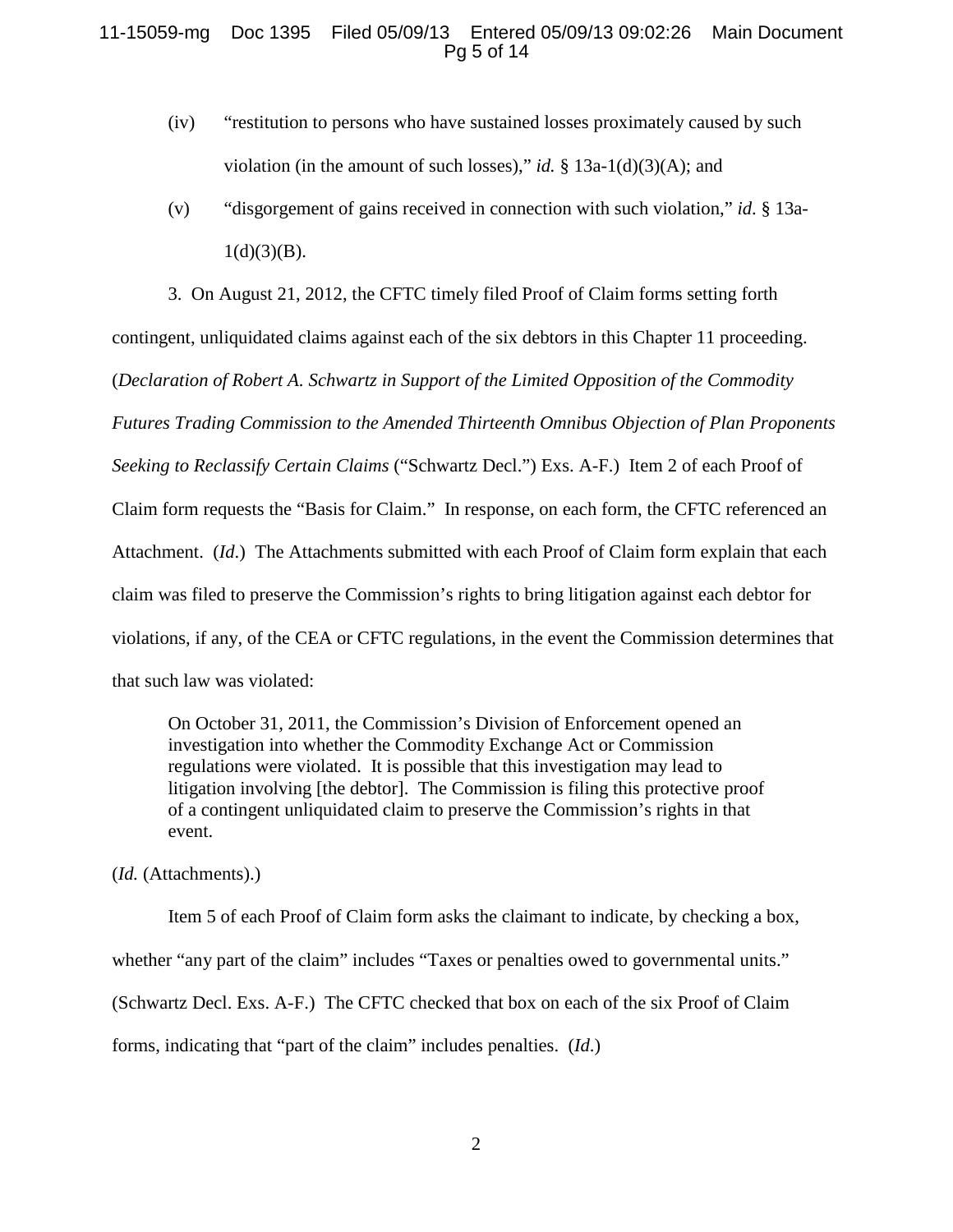## 11-15059-mg Doc 1395 Filed 05/09/13 Entered 05/09/13 09:02:26 Main Document Pg 6 of 14

4. On March 6, 2013, the Plan Proponents filed the *Thirteenth Omnibus Objection of Plan Proponents Seeking to Reclassify Certain Claims*. (ECF Doc. 1163.) The Plan Proponents stated that the CFTC's six claims are "on account of tax penalties" and sought an order subordinating them pursuant to 11 U.S.C. § 726(a)(4). In support, the Plan Proponents submitted the *Declaration of Scott A. Rinaldi in Support of the Thirteenth Omnibus Objection of Plan Proponents Seeking to Reclassify Certain Claims*. (ECF Doc. 1163 at 11.) The declarant, Scott A. Rinaldi of FTI Consulting Inc., stated that "I, or employees of FTI under my supervision and direction, personally reviewed" the CFTC's claims and others and "[b]ased upon such review, I believe that each of" the CFTC's claims (along with the other listed claims) "is a claim on account of a non-pecuniary tax penalty." (ECF Doc. 1163 at 12.)

5. On April 9, 2013, counsel for the CFTC communicated by email to counsel for the Plan Proponents, informing them that their characterization of the CFTC's claims as "claims 'on account of a non-pecuniary tax penalty" was erroneous. (Schwartz Decl. ¶ 8.) On April 12, 2013, counsel for the CFTC spoke by telephone with counsel for the Creditor Co-Proponents (ECF Doc. 1317 at 3 n.5) and informed them that the claims covered by the CFTC's Proof of Claim forms include claims not only for civil penalties, but also for restitution and disgorgement, and that these latter two categories of claims are not subject to subordination under the Bankruptcy Code (Schwartz Decl. ¶ 9).

6. On April 16, 2013, the Plan Proponents filed the Amended Objection.

#### **ARGUMENT**

<span id="page-5-0"></span>The CFTC's claims may only be subordinated to the extent they include a "fine, penalty, or forfeiture." 11 U.S.C. § 726(a)(4). To the extent the CFTC's claims include restitution and disgorgement under 17 U.S.C. § 13a-1(d)(3)(A) and (B), they may not be subordinated.

3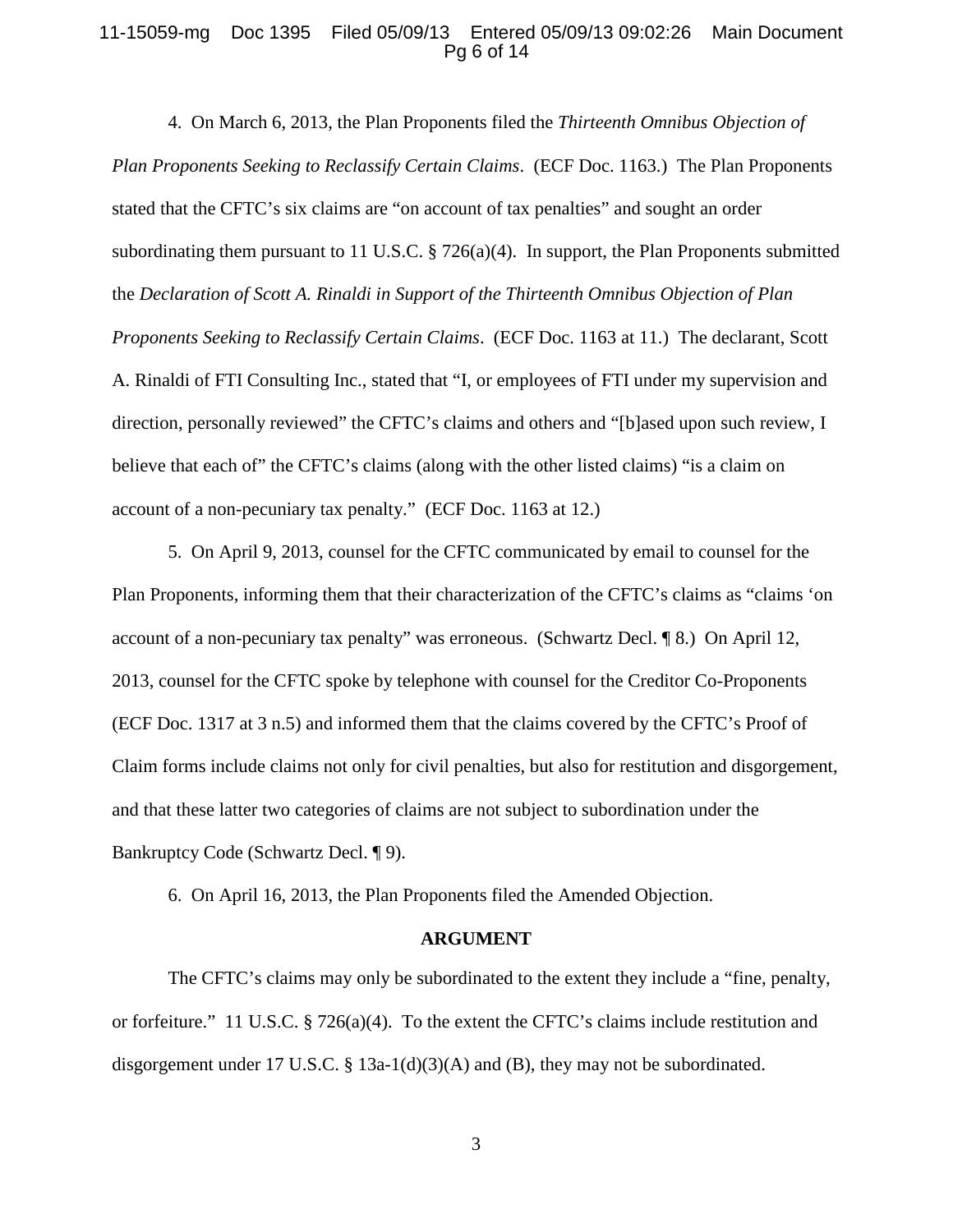## 11-15059-mg Doc 1395 Filed 05/09/13 Entered 05/09/13 09:02:26 Main Document Pg 7 of 14

Whether a claim is for a "fine, penalty, or forfeiture" depends on whether it is punitive or remedial, *i.e.*, whether it seeks to punish the wrongdoer or merely to restore the status quo before the wrongdoing. *SEC v. Lorin*, 869 F. Supp. 1117, 1122-23 (S.D.N.Y. 1994); *accord Meeker v. Lehigh V. R. Co.*, 236 U.S. 412, 423 (1915); *In re Schaffer*, 515 F.3d 424, 428 (5th Cir. 2008); *Johnson v. SEC*, 87 F.3d 484, 491 (D.C. Cir. 1996); *HUD v. Cost Control Mktg. & Sales Mgmt.*, 64 F.3d 920, 928 (4th Cir. 1995); *In re Schultz Broadway Inn, Ltd.*, 89 B.R. 43, 44 (Bankr. W.D. Mo. 1988), *aff'd*, 912 F.2d 230 (8th Cir. 1990). [1](#page-6-0) The CEA provides for both types of sanction – punitive sanctions in the form of civil penalties under  $7 \text{ U.S.C. }$  § 13a-1(d)(1), and remedial sanctions including "restitution to persons who have sustained losses" and "disgorgement of gains" under  $7 \text{ U.S.C. }$  §  $13a-1(d)(3)(A)$  and (B), respectively.

Non-criminal restitution is presumptively remedial. *SEC v. Texas Gulf Sulphur Co.*, 446 F.2d 1301, 1308 (2d Cir. 1971) ("Restitution of the profits on these transactions merely deprives the appellants of the gains of their wrongful conduct."); *accord Johnson*, 87 F.3d at 491 (holding that sanction was remedial, not punitive, "where the effect … is to restore the status quo ante, such as through a proceeding for restitution"); *SEC v. DiBella*, 409 F. Supp. 2d 122, 127 (D. Conn. 2006) (following *Johnson*). For example, in *In re Seneca Oil Company*, 906 F.2d 1445 (10th Cir. 1990), the Department of Energy ("DOE") alleged that the debtor overcharged purchasers of crude oil, and DOE therefore sought restitution on behalf of those customers. *Id.*  at 1456. Plan proponents sought to subordinate DOE's claim, arguing that they were claims for a "fine, penalty, or forfeiture" under section  $726(a)(4)$ . The Tenth Circuit held that DOE's restitution claim was not penal and could not be subordinated because "(1) the claim [wa]s based

<span id="page-6-0"></span><sup>&</sup>lt;sup>1</sup> Certain of the cited cases concern section 523(a)(7) rather than 726(a)(4), but "the phrase 'fine, penalty, or forfeiture' as it appears in § 726(a)(4) must have the same meaning as in § 523(a)(7)." *Pa. Dep't of Pub. Welfare v. Davenport*, 495 U.S. 552, 561-62 (1990).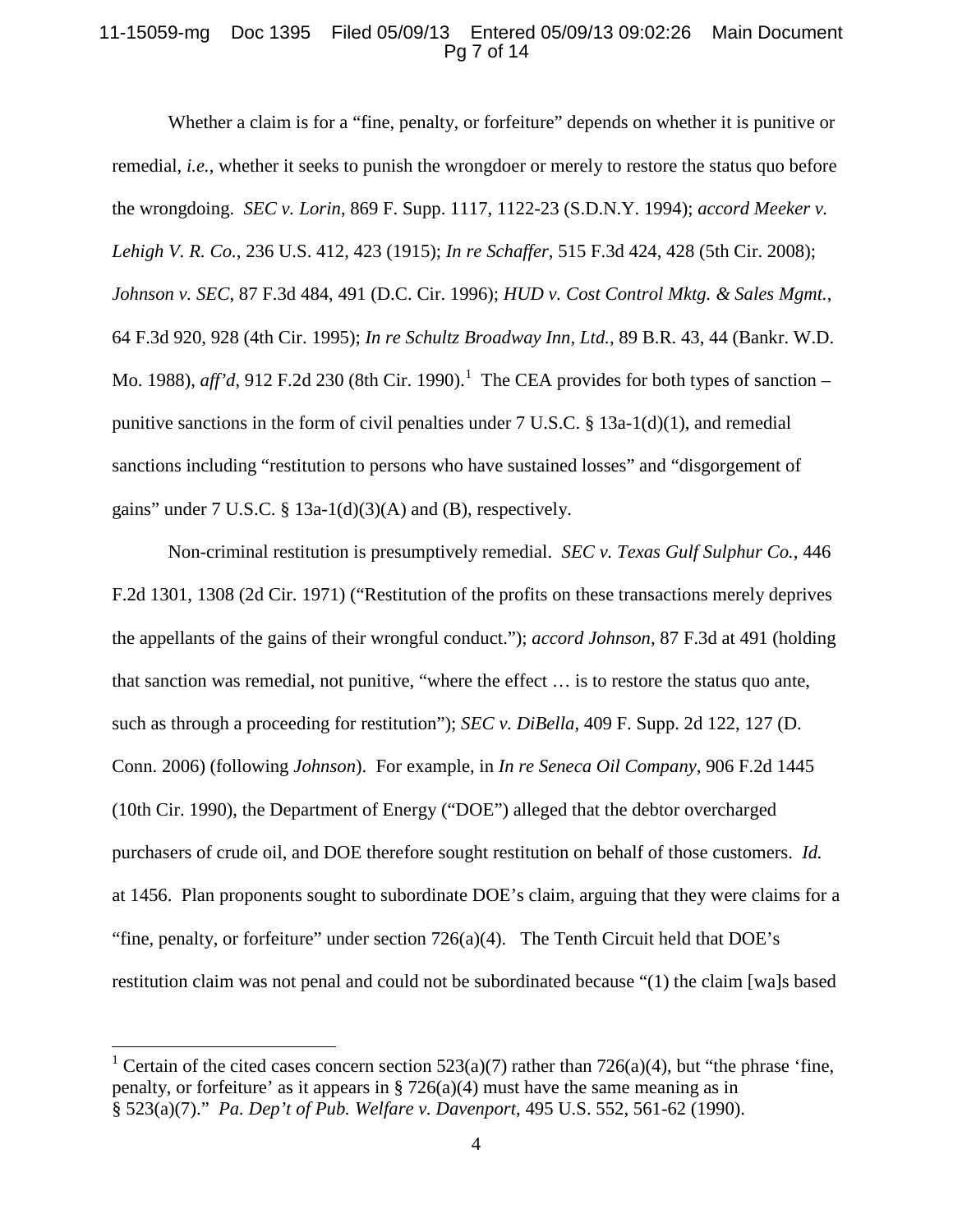### 11-15059-mg Doc 1395 Filed 05/09/13 Entered 05/09/13 09:02:26 Main Document Pg 8 of 14

solely on actual pecuniary loss, (2) the purpose of the claim [wa]s restitutionary rather than penal, and (3) the statutory scheme support[ed] the restitutionary nature of the claim." *Id.* at 1455. As to the "statutory scheme," the court found it persuasive that the relevant sections provided for restitution *as well as* civil penalties, making clear that a "restitution" claim under the statute was distinct and remedial. *Id*. at 1456.

The restitution remedy under the CEA, 7 U.S.C. § 13a-1(d)(3)(A), shares each of these characteristics. First, the claim is based solely on actual pecuniary loss because the statute explicitly ties the recovery to "the amount of such losses." *Id*. § 13a-1(d)(3)(A). Second, a "restitutionary rather than penal" purpose is explicit in the statute—to compensate "persons who have sustained losses proximately caused" by the violation. *Id*. Finally, the statutory scheme, like the statute at issue in *Seneca Oil*, separately provides for "a civil penalty," confirming that the restitution remedy is distinct and non-punitive. *Id.*  $\S$  13a-1(d)(1).

The remedial, non-punitive purpose of disgorgement under the CEA is equally clear. "It is well established that disgorgement is remedial rather than punitive, since a fundamental policy underlying disgorgement is to prevent the unjust enrichment of the wrongdoer rather than to punish him." *SEC v. Robinson*, No. 00-cv-7452, 2002 WL 1552049, at \*7 (S.D.N.Y. Jul. 16, 2002). Indeed, "disgorgement may not be used punitively." *SEC v. First City Financial Corp.*, 890 F.2d 1215, 1231 (D.C. Cir. 1989); *see also Riordan v. SEC*, 627 F.3d 1230, 1234 (D.C. Cir. 2010) ("[D]isgorgement orders are not penalties, at least so long as the disgorged amount is causally related to the wrongdoing."); *SEC v. Bilzerian*, 29 F.3d 689, 696 (D.C. Cir. 1994) ("[W]e conclude that the disgorgement order is remedial in nature and does not constitute punishment within the meaning of double jeopardy."); *CFTC v. British Am. Commodity Options Corp.*, 788 F.2d 92, 93 (2d Cir. 1986) ("[T]he party seeking disgorgement must distinguish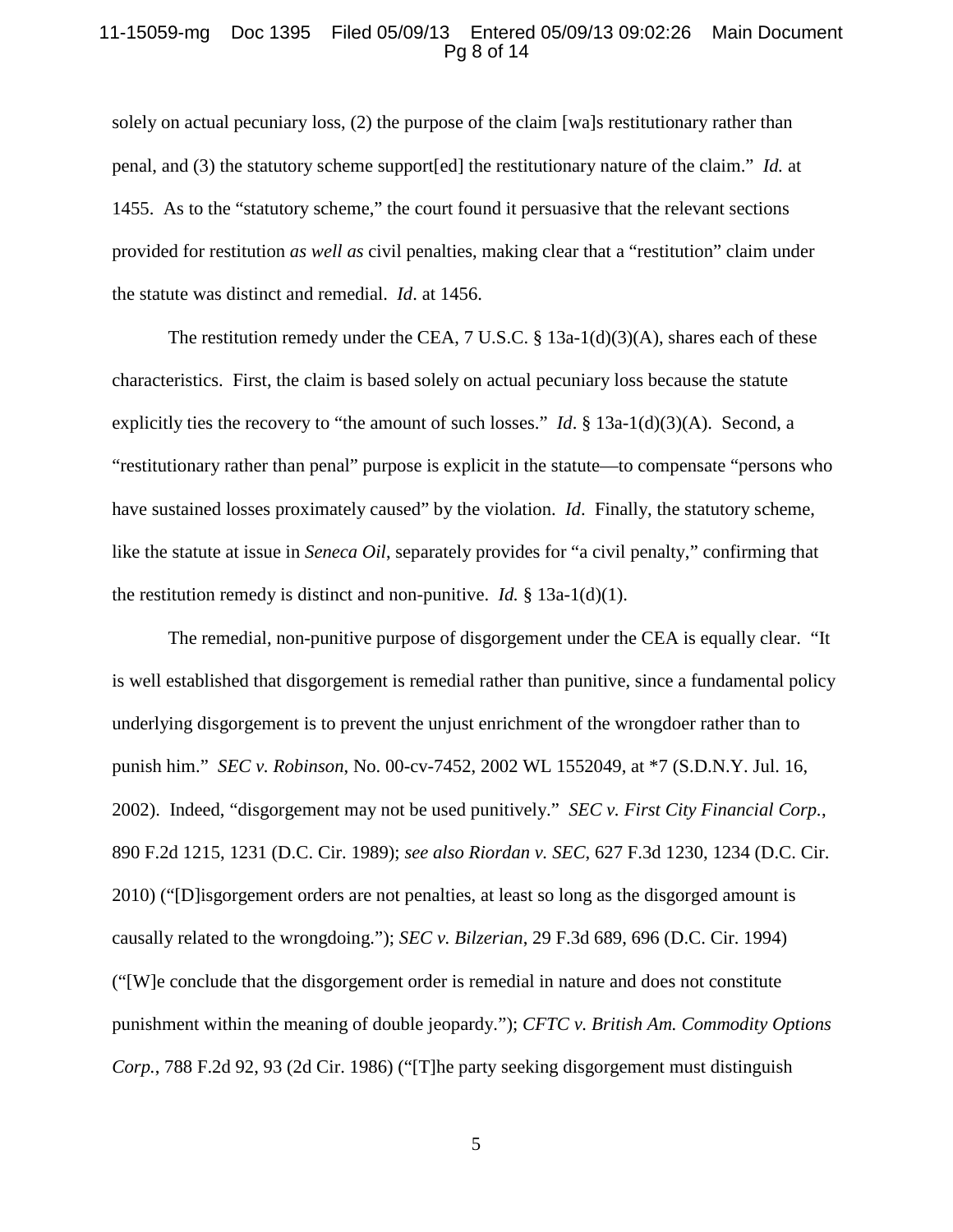### 11-15059-mg Doc 1395 Filed 05/09/13 Entered 05/09/13 09:02:26 Main Document Pg 9 of 14

between the legally and illegally derived profits."). It "merely deprives one of wrongfully obtained proceeds" and thus "returns the wrongdoer to the status quo before any wrongdoing had occurred." *Lorin*, 869 F. Supp. at 1122; *see also DiBella*, 409 F. Supp. 2d at 127 ("Disgorgement … merely dispossesses the wrongdoer of the profits earned from illegal conduct.").

None of the Plan Proponents' arguments to the contrary have merit.

First, Plan Proponents' statement that the CFTC "concedes that its claims are for 'taxes or penalties'" (ECF Doc. 1317 at 7 (citing proofs of claim)) lacks a good-faith basis. The cited claim forms ask whether "*any part* of the claim" is for "[t]axes or penalties." (Schwartz Dec. Exs. A-F. (emphasis added).) The CFTC's affirmative responses indicates that "part of the claim" against each debtor is for penalties. As the Plan Proponents state in a footnote, prior to the filing of the Amended Objection, "counsel for the Creditor Co-Proponents conferred with counsel for the CFTC to discuss the CFTC Claims and the Plain Proponents' position that the CFTC Claims should be reclassified as Subordinated Claims." (ECF Doc. 1317 at 3 n.3.) In that conference, counsel for the CFTC informed counsel for the Plan Proponents that only a portion of each of the CFTC's claims relates to penalties, and that each claim also includes restitution and disgorgement, which may not be subordinated. (Schwartz Decl. ¶ 9.)

Second, Plan Proponents misconstrue section  $726(a)(4)$  of the Bankruptcy Code in arguing that a claim is "considered a penalty" if it is "not intended to compensate *the claimant*," but an injured third-party. (ECF Doc. 1317 at 6 (emphasis added); *see also id.* at 7 (arguing for subordination "because the CFTC itself has not suffered any loss").) That is not what section 726(a)(4) says. Rather, it states that a claim is subordinated if it is: "for any fine, penalty, or forfeiture … *to the extent* that *such* fine, penalty, forfeiture" is "*not* compensation for actual

6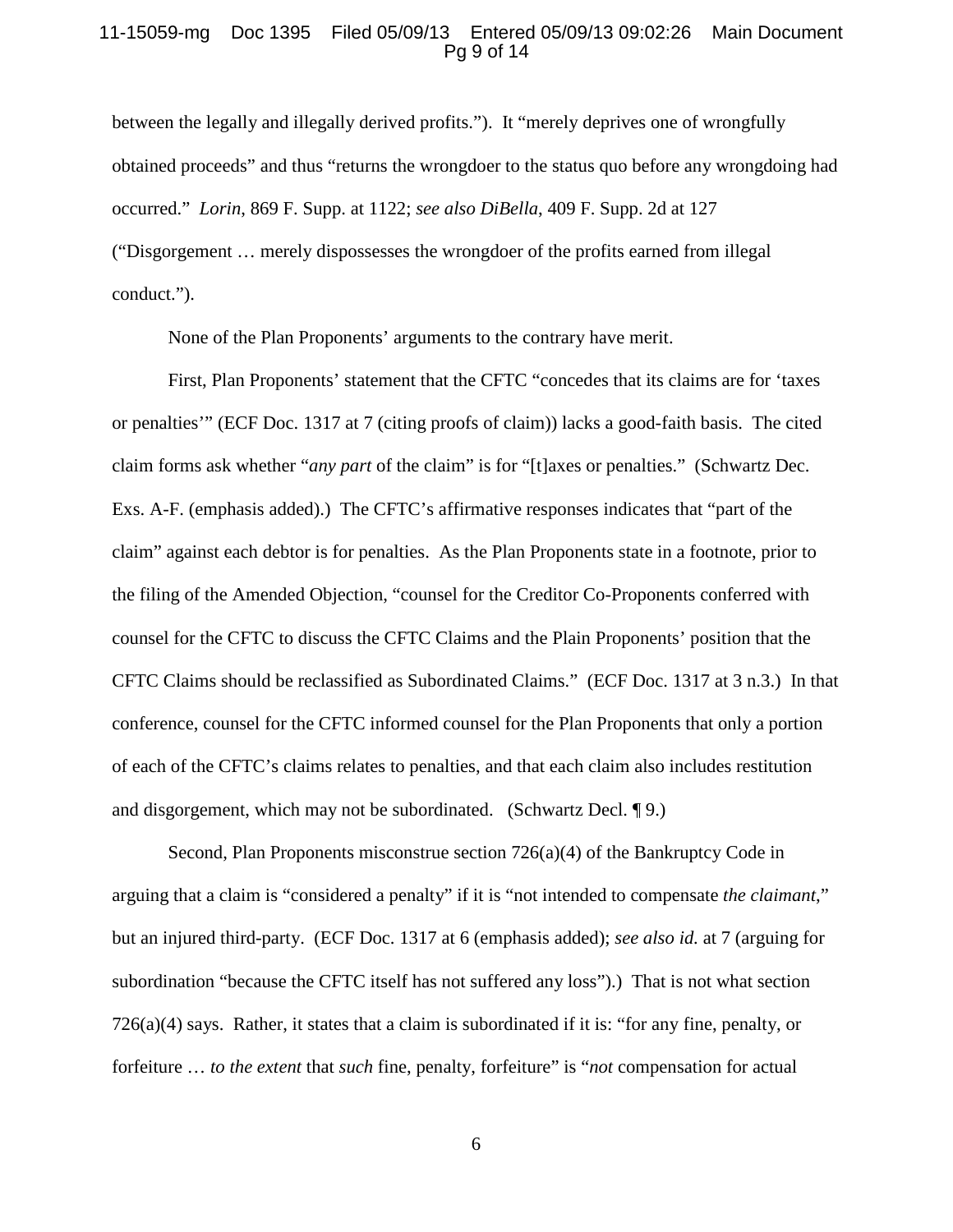## 11-15059-mg Doc 1395 Filed 05/09/13 Entered 05/09/13 09:02:26 Main Document Pg 10 of 14

pecuniary loss suffered by the holder of such claim." 11 U.S.C. § 726(a)(4) (emphases added). In other words, *if* a claim is for a fine, penalty, or forfeiture, it is subordinated *unless* it intended to compensate the claimant. If the claim is *not* for a fine, penalty, forfeiture, it is not covered by section 7[2](#page-9-0)6(a)(4) and is therefore not subordinated.<sup>2</sup> The court in *Seneca Oil* correctly rejected the same argument the Plan Proponents assert here:

The language of Section 726(a)(4) does not provide that a claim is a fine, penalty, or forfeiture unless the holder of the claim is seeking recovery for actual loss to the holder. Rather, the language provides that a fine, penalty, or forfeiture will be accorded fourth priority only "to the extent that such fine, penalty, [or] forfeiture … [is] not compensation for actual pecuniary loss suffered by the holder of such claim." Thus, *the language makes actual pecuniary loss to the holder of the claim relevant only if a fine, penalty, or forfeiture is involved*. That language does not state that if a claim is not for pecuniary loss to the holder of the claim the claim automatically is a fine, penalty, or forfeiture.

906 F.2d at 1455-56 (emphasis added; alterations in *Seneca Oil*).

*Texas American Oil Corp. v. U.S. Department of Energy*, 44 F.3d 1557 (Fed. Cir. 1995)

(ECF Doc. 1317 at 6-7), cited by the Plan Proponents, is not to the contrary. In *Texas American Oil*, while DOE sought a claim it termed "restitution," it was "undisputed that no significant restitution ha[d] been made or [wa]s expected to be made to any person who actually suffered a pecuniary loss." *Id*. at 1569. Instead, recovered funds would be "retained for government use." *Id.* The court held that true restitution requires "some relationship between the person injured and the recipient of the recovery." *Id*. Because the government intended to retain the money although it had "expended no funds and suffered no actual loss," the claims were, for purposes of section 726(a)(4), "non-compensatory penalties and forfeitures," which must be subordinated.

<span id="page-9-0"></span><sup>&</sup>lt;sup>2</sup> Section 726(a)(4) provides for the same treatment of "multiple, exemplary, or punitive damages." 11 U.S.C. § 726(a)(4). Plan Proponents do not assert that the CFTC's claims are for multiple, exemplary, or punitive damages.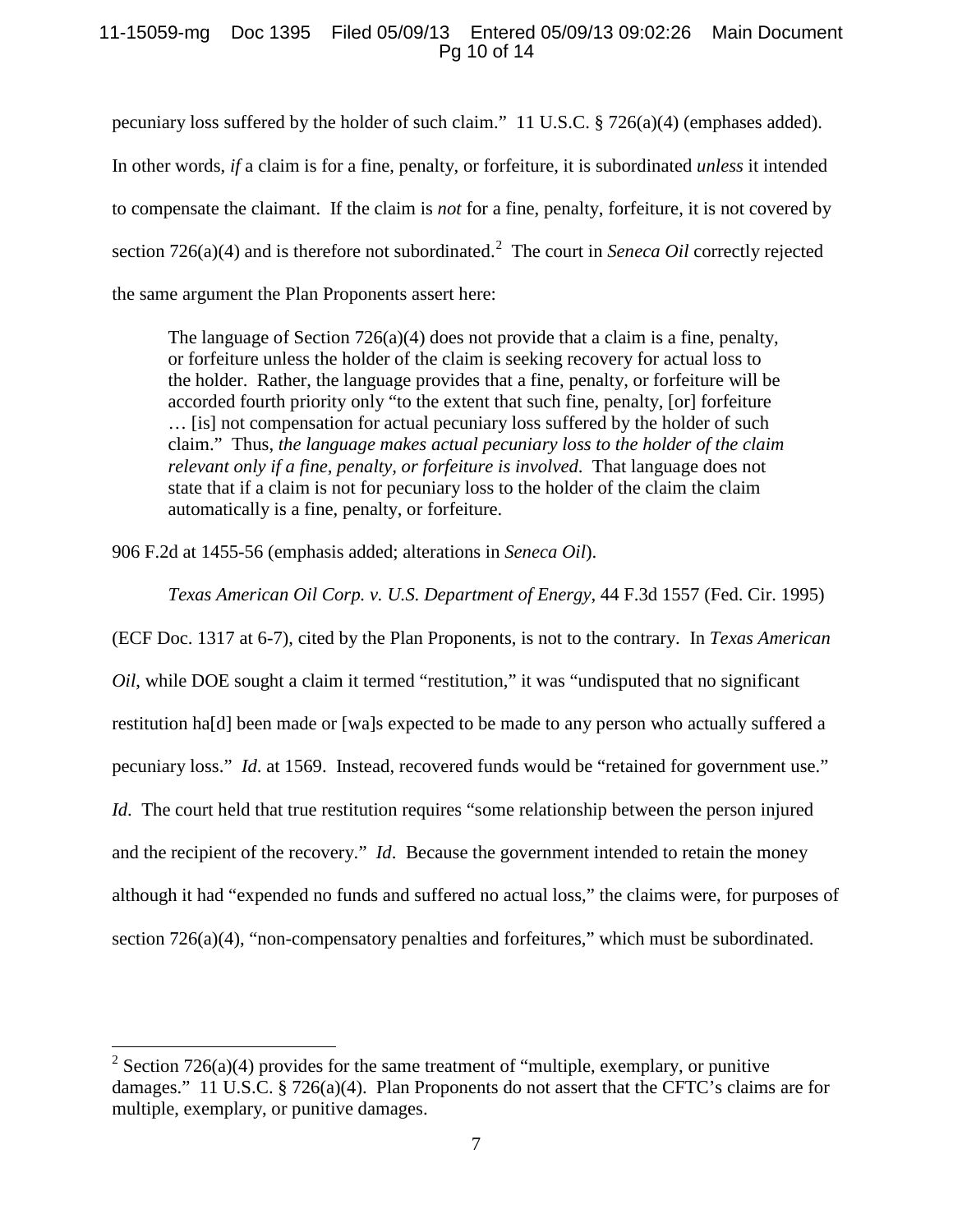### 11-15059-mg Doc 1395 Filed 05/09/13 Entered 05/09/13 09:02:26 Main Document Pg 11 of 14

*Id.* at 1571. Here, by contrast, the CEA limits the CFTC's restitution claims to "restitution to persons who have sustained losses." 7 U.S.C. § 13a-1(d)(3)(A).

Finally, it is irrelevant that these equitable remedies appear in a section with the heading "civil penalties." *See Bhd. of R.R. Trainmen v. Balt. & Ohio R.R.*, 331 U.S. 519, 528 (1947) ("That the heading … fails to refer to all the matters which the framers of that section wrote into the text is not an unusual fact."). Section headings "cannot limit the plain meaning of the text." *Id.* at 528-29. "[N]or are they necessarily designed to be a reference guide or a synopsis." *United States ex rel. Thistlethwaite v. Dowty Woodville Polymer, Ltd.*, 110 F.3d 861, 866 (2d Cir. 1997). Here, because the statute text provides for "civil penalt[ies]," 7 U.S.C. § 13a-1(d)(1), separately from the provisions for restitution and disgorgement, *id*. § 13a-1(d)(1), "a plain reading of the text suggests that" the latter "are not a fine, penalty, or forfeiture," *Schaffer*, 515 F.3d at 428. The Court "should not interpret the statute in a way that erases that distinction." *Comm. to Stop Airport Expansion v. FAA*, 320 F.3d 285, 289 (2d Cir. 2003) (rejecting reliance on a section heading where "Congress distinguished between … two types of agency power").

The legislative history of 7 U.S.C. § 13a-1(d)(3)(A) and (B) confirms their remedial character. Both provisions were added to the CEA in Section 744 of the Dodd-Frank Wall Street Reform and Consumer Protection Act ("Dodd-Frank"). Dodd-Frank, Pub. L. No. 111-203, § 744, 124 Stat. 1376, 1735 (July 21, 2010). Prior to Dodd-Frank, courts held that the CFTC's power under 7 U.S.C. § 13a-1(b) to obtain an "injunction" included the power to obtain equitable remedies. *See, e.g.*, *British Am. Commodity Options Corp.*, 788 F.2d at 94. However, in *CFTC v. Wilshire Investment Management Corp*., 531 F.3d 1339 (11th Cir. 2008), the U.S. Court of Appeals for the Eleventh Circuit held that such relief must be limited to the amount of the defendant's unjust enrichment. *Id.* at 1345. If victims' losses were greater than that amount, the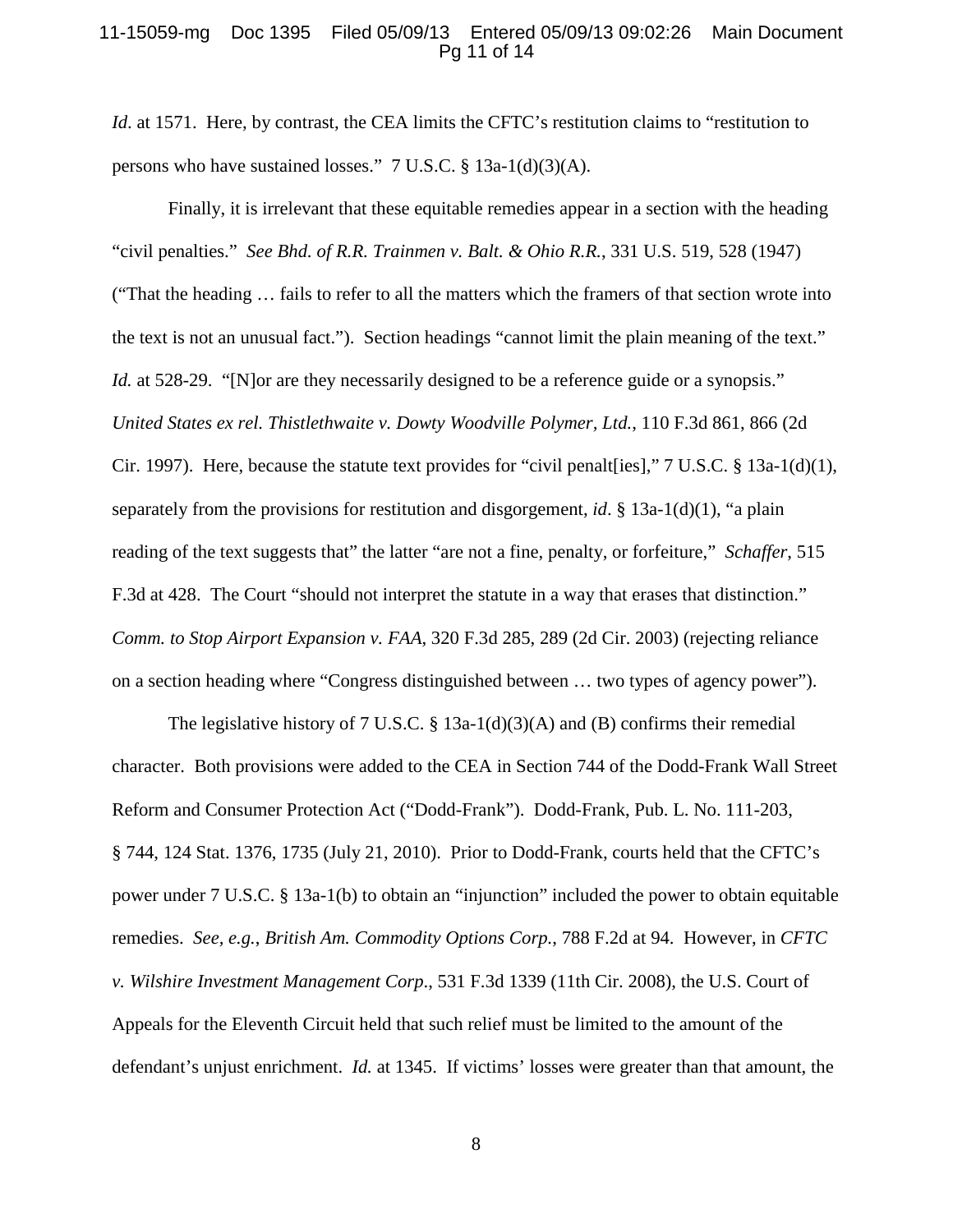11-15059-mg Doc 1395 Filed 05/09/13 Entered 05/09/13 09:02:26 Main Document Pg 12 of 14

*Wilshire* court held that the CFTC could not seek complete redress on their behalf. *Id.* Dodd-

Frank Section 744, sometimes called the "*Wilshire* fix," reversed that outcome, confirming that

the CFTC has the power not only to pursue fines and disgorge profits, but to make victims

whole:

## **SEC. 744. RESTITUTION REMEDIES**

Section 6(c)(d) of the Commodity Exchange Act (7 U.S.C. 13a-1(d)) is amended by adding at the end the following:

"(3) EQUITABLE REMEDIES.—In any action brought under this section, the Commission may seek, and the court may impose, on a proper showing, on any person found in the action to have committed any violation, equitable remedies including—

> "(A) restitution to persons who have sustained losses proximately caused by such violation (in the amount of such losses); and

"(B) disgorgement of gains received in connection with such violation.".

Dodd-Frank, Pub. L. No. 111-203, § 744, 124 Stat. 1376, 1735.

Congress thus clarified that *in addition* to the express authority to seek civil penalties for

wrongdoing, the CFTC may also seek a full range of equitable remedies, including restitution

and disgorgement, to restore the status quo *ex ante*—quintessentially non-punitive functions,

giving rise to claims that are not subject to subordination under 11 U.S.C. § 726(a)(4). Thus, the

purpose of the CFTC's filing claims here, in accordance with 7 U.S.C. § 13a-1, is to protect its

ability in the event it determines that the law was violated, to make victims whole, disgorge

wrongdoers of the gains received, *and* to pursue such punitive sanctions as the Commission

<span id="page-11-0"></span>determines are appropriate.

## **CONCLUSION**

For the foregoing reasons, the Amended Objection should be overruled to the extent it seeks to subordinate the CFTC's claims for restitution or disgorgement under 7 U.S.C. § 13a- $1(d)(3)$ .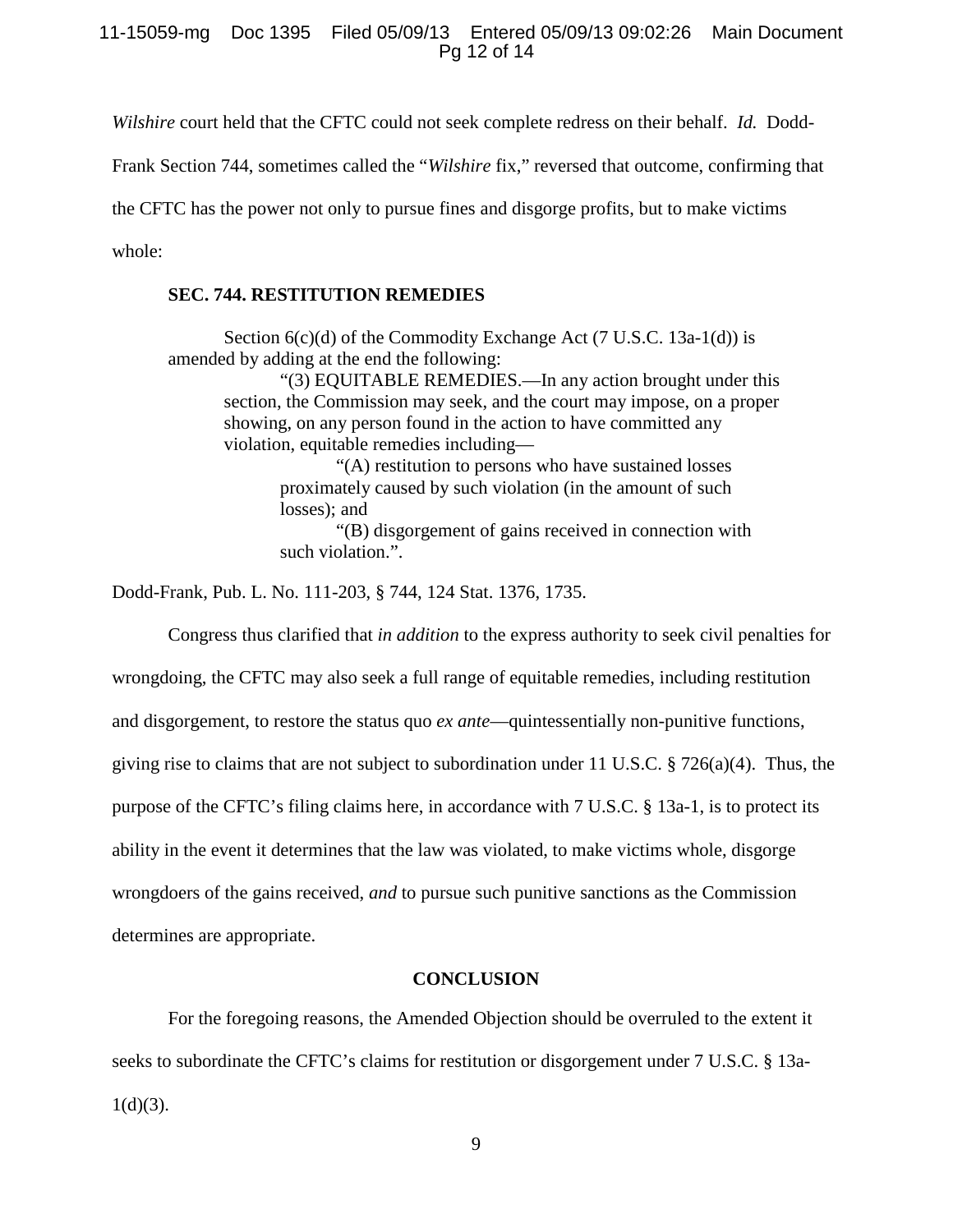Respectfully submitted,

## COMMODITY FUTURES TRADING COMMISSION

By: /s/ *Robert A. Schwartz*

Jonathan L. Marcus, General Counsel Robert B. Wasserman, Chief Counsel, Division of Clearing and Risk Martin B. White, Assistant General Counsel Robert A. Schwartz, Assistant General Counsel

U.S. Commodity Futures Trading Commission Three Lafayette Plaza 1155 21st Street N.W. Washington, DC 20581 (202) 418-5000 jmarcus@cftc.gov rwasserman@cftc.gov mwhite@cftc.gov rschwartz@cftc.gov

Dated: May 9, 2013